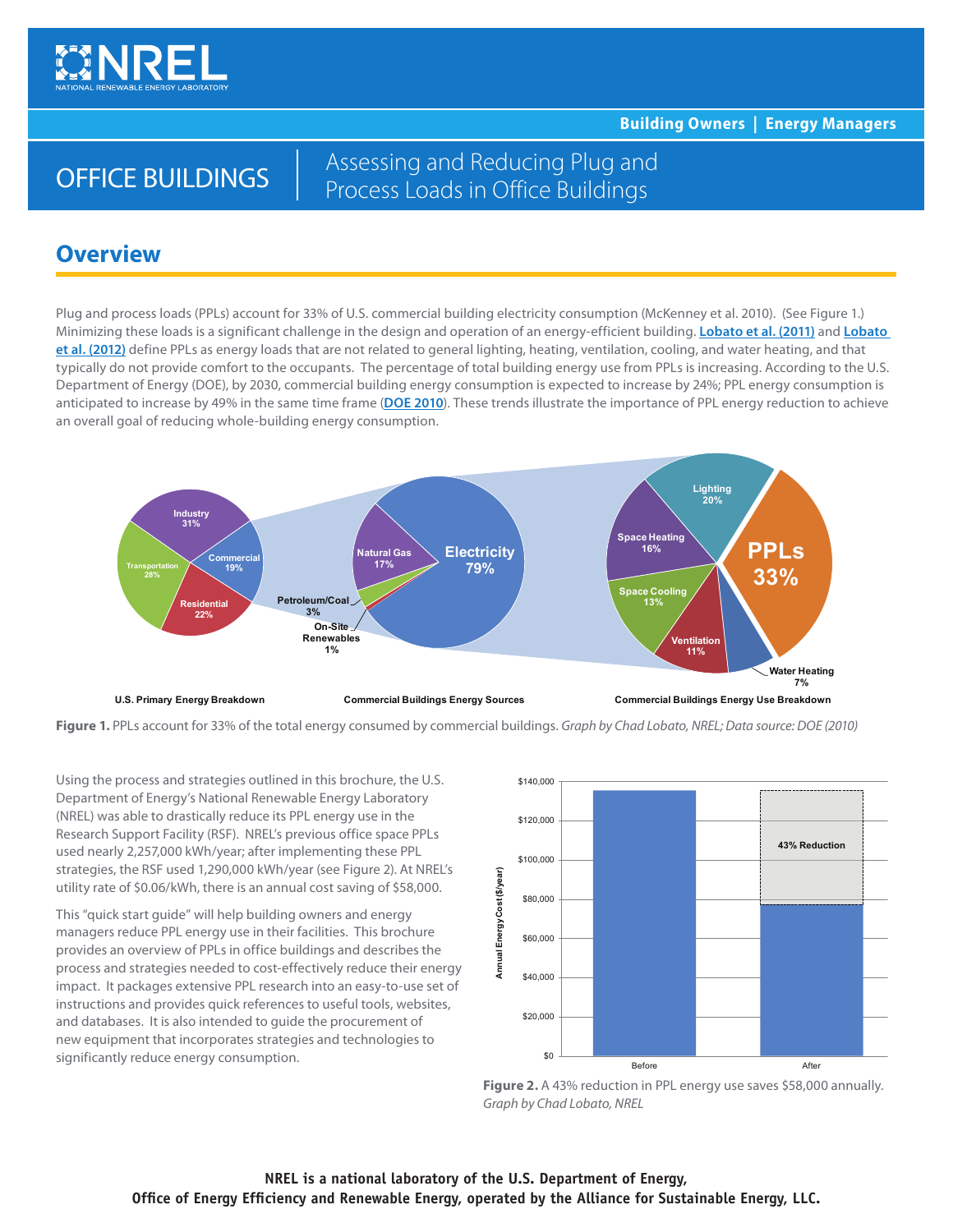## Plug and Process Loads Reduction Process  $\blacktriangledown$

## Step 1: Establish a Plug and Process Load Champion

The first step in addressing PPLs is to establish a PPL champion (or a team of champions) to initiate and help with the process. This person needs to understand basic energy efficiency opportunities and design strategies and be able to independently and objectively apply cost justifications. He or she must be willing and able to critically evaluate, address, and influence the building's operations, institutional policies, and procurement processes.

Historically, PPLs have not been targeted as an energy consumer such as lights or HVAC, and are considered a function of the building—in some ways, something you cannot do anything about. There are huge opportunities in understanding and managing these loads. Not only do they save energy directly, but cooling energy is also saved by not removing the heat generated by PPLs. PPLs are often specified by many parties, so equipment and efficiency strategies are rarely handled by one decision maker. The champion will make sure that all decision makers are on the same page about PPLs and that their decisions save energy and integrate well with other building systems.

## Step 2: Institutionalize Plug and Process Load **Measures**

The day-to-day energy efficiency of any building depends largely on the decisions of occupants, facility managers, and owners, all of whom play key roles in whole-building energy consumption. Therefore, one key step in reducing PPL energy use is to institutionalize PPL measures through procurement decisions and policy programs (refer to **[ENERGY STAR®](http://www.energystar.gov/index.cfm?c=bulk_purchasing.bus_purchasing)** for guidance). To do this, the champion must identify decision makers who can institutionalize programs based on identified PPL efficiency measures. Policies must be improved as needed to stay current with technologies.

## Step 3: Benchmark Current Equipment and **Operations**

For a building that is representative of multiple buildings in a portfolio, the benchmarking process is required for only one building. The applicable strategies can then be implemented across the portfolio.

### Step 3a: Perform a Walkthrough

A building walkthrough to identify and inventory PPLs will establish a benchmark of current equipment and operations. You can **[download](http://www.nrel.gov/buildings/assets/docs/office_ppl_reduction_tool.xlsx)  [a workbook](http://www.nrel.gov/buildings/assets/docs/office_ppl_reduction_tool.xlsx)** to help in the inventory process and to estimate PPL energy use and costs. In this workbook, use the sheet named "Office PPL Inventory" to inventory the PPLs in your building. Use the sheet named "Office PPL Calculator" to determine which PPL strategies will offer the greatest savings in your building.

The champion will assess all PPLs, noting the various types of equipment and the quantity of each type. The champion needs to identify PPLs that are common throughout the building, and those that are present in limited quantities. At this stage, the champion will also engage the PPL users to learn how and why each device is used, and if the device is critical to health, safety, or business operations.

Frank et al. (2010) provided a detailed example of how a PPL walkthrough is conducted.

## Step 3b: Develop a Metering Plan

A metering plan identifies energy-saving strategies by quantifying the energy use of PPLs. Such a plan saves time and money because only a representative sample of common items needs to be metered. For example, if every cubical has the same type of monitor, only a small sample needs to be metered. The PPLs that are present in limited quantities, that have unknown use patterns, or that are otherwise unique should all be metered if possible. The metering can be carried out, in part, with many commercially available PPL power meters. If metering is possible, the collected data can be used to understand when equipment is operated and highlight opportunities to turn off the equipment when it is not needed. If metering is not possible, either because the PPLs are hard-wired to the electrical system or because their voltage and current requirements are too great, you can **[download a workbook](http://www.nrel.gov/buildings/assets/docs/office_ppl_reduction_tool.xlsx)** or refer to ASHRAE (2009), to estimate in-use power draws. You can then multiply an estimate by the hours of use to derive an estimate of actual energy use.

Another part of the metering plan is to identify PPLs that cannot be de-energized. Some PPLs cannot be de-energized because of:

- **•** Health and safety concerns
- **•** Interruptions to business operations
- **•** Reductions in sales
- **•** Shutdown procedures
- **•** Reconfiguration requirements on startup.

If the PPL cannot be de-energized, [use](http://www.nrel.gov/buildings/docs/retail_ppl_reduction_tool.xlsx) **[the workbook](http://www.nrel.gov/buildings/assets/docs/office_ppl_reduction_tool.xlsx)** or ASHRAE (2009) to estimate the device's in-use power draw.

### Step 3c: Select a Plug Load Power Meter

Many meters are commercially available to measure plug loads. A meter should have the following features:

- **•** Ability to measure and log one week of electrical power (Watts) data. This offers a more accurate picture of energy use compared to a meter that provides only instantaneous readings.
- **•** Sampling interval of 30 seconds
- **•** Designed for the type of circuit to be metered (e.g., 120 Volt, 15 amp, 60 Hertz)
- **•** Ability to accurately meter loads of 0–1800 W
- **•** External display
- **•** Internal clock that timestamps each data point
- **•** Underwriters Laboratories listing
- **•** Ability to download stored data.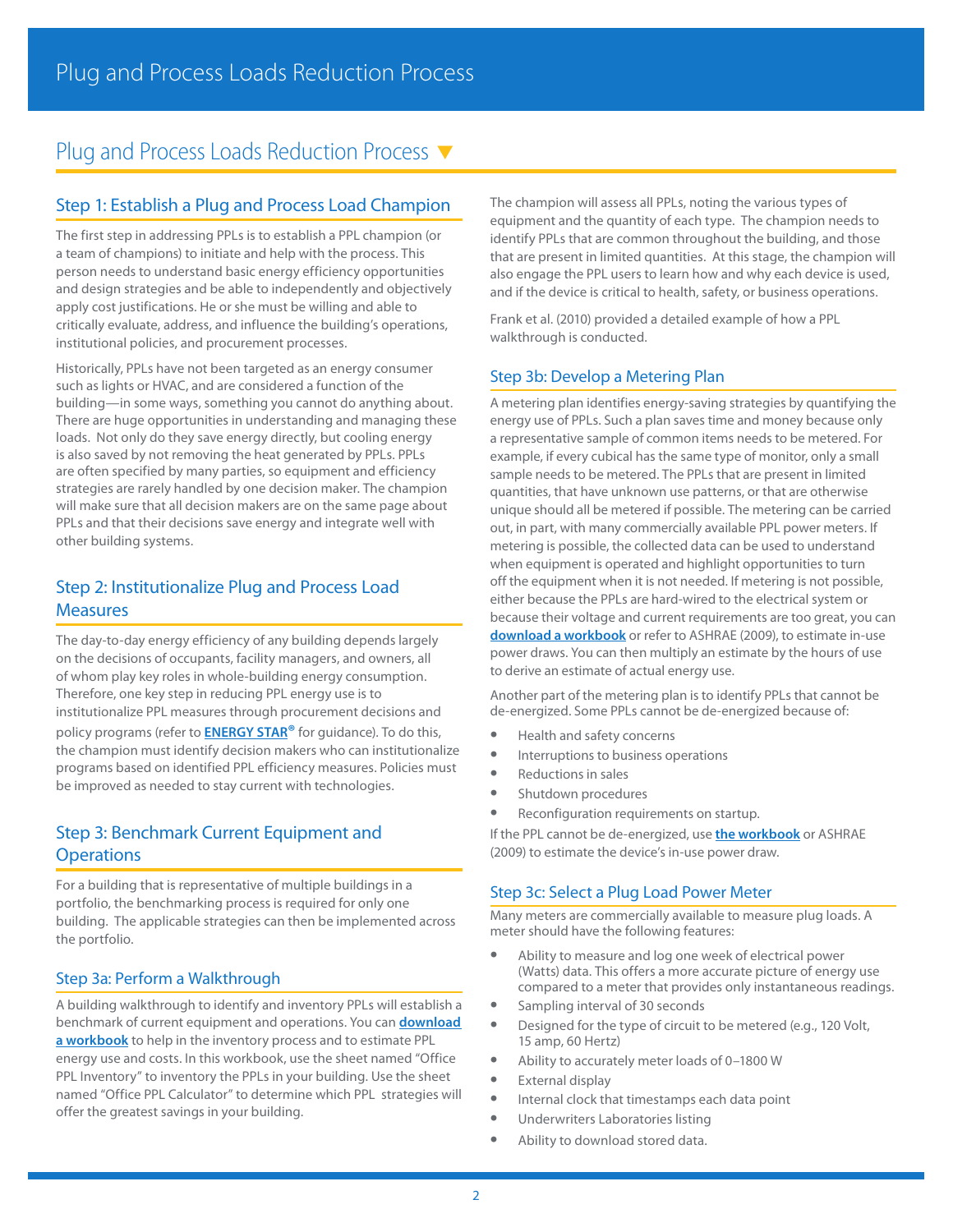## Step 3d: Meter the Plug Loads

The steps to execute the metering plan for a given plug load are:

- 1. Assure the users that the purpose of the metering effort is to gather data about the building's energy performance, and not to monitor their personal or business activities.
- 2. If a business function will be interrupted by installing the meter, consider waiting until nonbusiness hours to do so.
- 3. If applicable, install any necessary computer software so the meter can be configured and the measured data can later be downloaded and analyzed.
- 4. Set up the meter to measure electrical power at a sampling interval of 30 seconds, if possible. Intervals as long as 15 minutes are acceptable. If necessary, clear the memory on the meter and go through any other initial setup, such as setting the date and time.
- 5. Power down and unplug the device to be metered, plug the device into the meter, plug the meter into an outlet, and power on the device.
- 6. Meter the device all day, every day for at least one entire work week. Time and budget permitting, meter for longer periods for more accurate annual energy use estimates and to capture seasonal use patterns.
- 7. Download the metered data for analysis. Calculate the average load during business and nonbusiness hours.

## Step 4: Develop a Business Case for Addressing Plug and Process Loads

To gain buy-in from all parties involved, the champion must develop a business case that justifies measures to reduce PPLs.

In most projects, the initial business case is based on energy cost savings. Energy savings alone may not be sufficient to justify the most efficient PPL reduction strategy, so nonenergy benefits should be highlighted. For example, it is often difficult to justify purchasing low-energy laptop computers with energy cost savings alone. Laptops can be justified, however, because they enable users to work from home and to take their computers on travel. If mobility is not necessary, mini-desktops are available that have the efficiency of laptops without their added costs and security concerns.

Another example is centralized multifunction devices (compared to individual printers, copiers, and fax machines), which have reduced costs for maintenance and supporting unique toner cartridges. Minimizing, centralizing, and standardizing document services greatly simplify the implementation of robust standby power configurations and significantly lower service costs. Moreover, volatile organic compounds from the printer toners can be isolated to a few copy rooms with dedicated exhaust to improve indoor air quality. Depending on the building layout and function, as many as 300 printers can be replaced with as few as 20 widely distributed multifunction devices.

## Step 5: Identify Occupants' True Needs

Identify occupants' and institutional true equipment needs. A true need is required to achieve a given business function; a perceived need is often based on past experience without consideration for more efficient strategies to accomplish the same function.

To reduce PPLs, the champion must understand what the occupants produce as part of their jobs and what tools they require. He or she must be diplomatic enough to help them do their jobs energy efficiently without making them feel that the purposes of their jobs are being questioned. This can be challenging, because every occupant, including those working in sensitive operations (e.g., security, information technology, upper management), should be accounted for. Determining occupant needs will reveal any nonessential equipment. A business case should be made for continued use of this equipment; otherwise, it should be removed. Exceptions can be made, especially for equipment that preserves occupant health and safety.

Certain PPLs may not be true needs, but are highly desirable. For these, the champion will need to work to meet the need with a shared, centralized piece of equipment and reduce or eliminate personal devices. For example, a shared, centralized coffee maker can meet employee demand and eliminate numerous personal coffee makers.

## Step 6: Meet Needs Efficiently

Once the list of true needs is determined, each must be met as efficiently as possible. You should research the **ENERGY STAR** and **EPEAT**® databases to find energy-efficient equipment; however, these alone will not maximize cost-effective energy savings. Nonrated equipment should be researched to find the most efficient model. This will require the champion to work with equipment manufacturers and suppliers to determine the available options. Once a model is selected, it should be turned off when not in use, if possible.

A significant fraction of many PPLs' energy use is from parasitic loads, which is the power draw when a device is not performing useful work. Parasitic loads result in wasted energy, even if the equipment is energy efficient.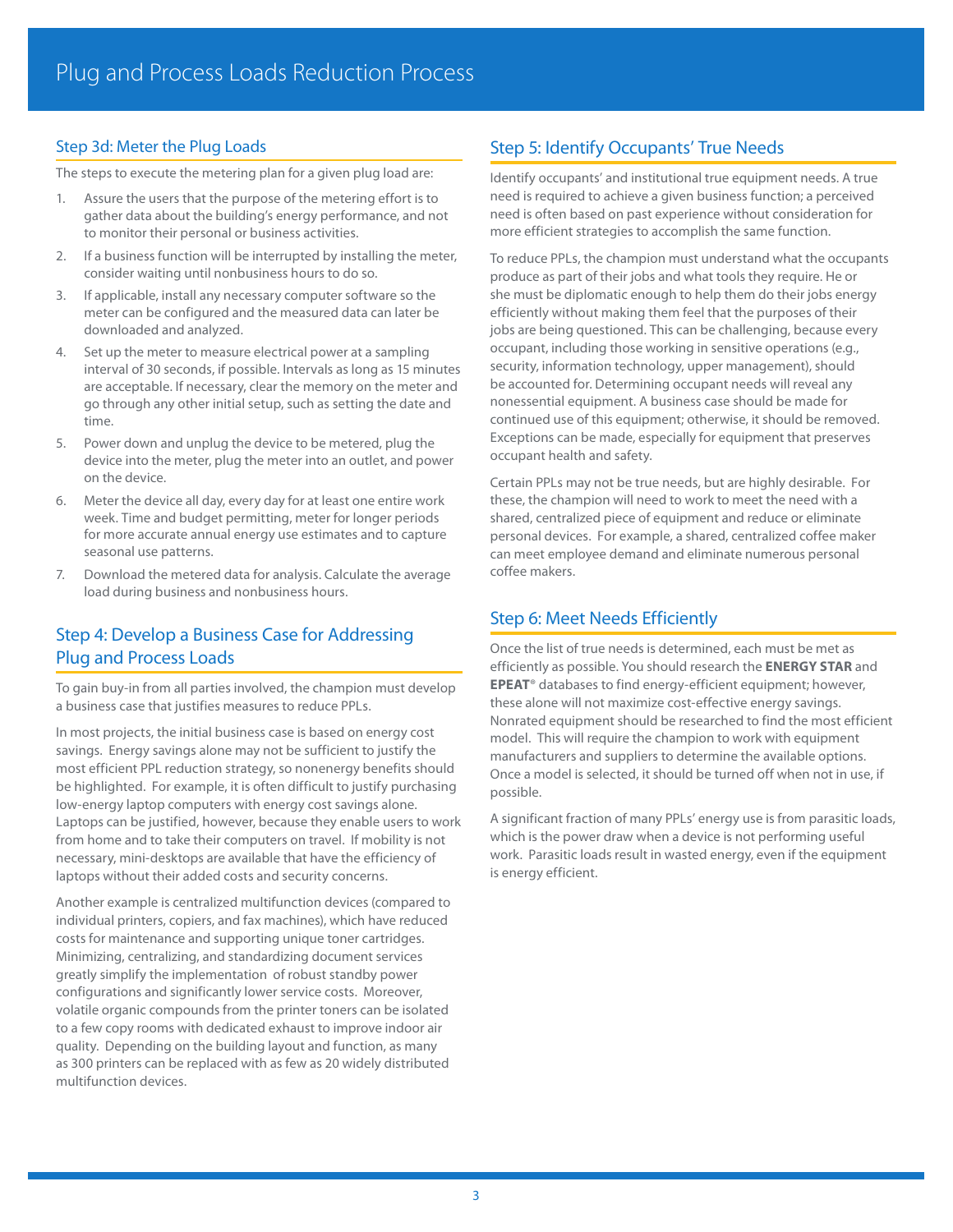## Step 7: Turn It All Off

Office buildings are unoccupied for two-thirds of the year. A key step in any PPL reduction program is to reduce energy use during nonbusiness hours, as it is generally wasted. Figure 3 shows a comparison between measured daily energy consumption for an **[ENERGY STAR](http://www.energystar.gov/index.cfm?c=products.pr_find_es_products)**-rated ice machine before and after timer control was implemented. Nearly \$150/year was saved by installing a \$20 electrical outlet timer—and the users still had all the ice they needed.

For detailed information about how to control PPLs, refer to **[Lobato et al. \(2012\)](http://www.nrel.gov/docs/fy12osti/51708.pdf)**.



**Figure 3.** Ice machine daily load profile. *Graph by Chad Lobato, NREL*

## Step 8: Address Unique Plug and Process Loads

Some equipment is not specified by building owners or employees. For example, outside contractors or vendors typically control food service areas, but the building owner covers their energy costs. For such situations, the owner should contractually require or provide the most efficient equipment available. Refer to **[ENERGY STAR](http://www.energystar.gov/index.cfm?c=products.pr_find_es_products)** and **[EPEAT](http://ww2.epeat.net/searchoptions.aspx)** for efficient options.

Energy-efficient gym equipment and ATMs may not be available and may be restricted from being turned off. These particular PPLs should be addressed on a case-by-case basis with the manufacturers to identify any possible solutions.

## Step 9: Promote Occupant Awareness

A crucial step in reducing PPL energy use is to promote employee awareness of efficiency measures and best practices. Figure 4 is an example of a sticker that could be placed on computers and monitors to remind employees to turn off their equipment when it is not being used. Employee awareness can come in such forms as:

- **•** Training
- **•** Informational letters
- **•** Emails
- **•** Signage
- **•** Videos
- **•** Periodic reminders or updates.

## Step 10: Address Plug and Process Loads (Design Team)

New construction and retrofit projects bring additional PPL reduction opportunities that the design team should address. The champion should work with the design team to question standard specifications, operations, and design standards that limit energy savings opportunities. One key role the design team plays in reducing PPLs is maximizing space efficiency, which increases the ratio of occupants per building area or piece of equipment. Increasing space efficiency decreases areas of dense PPLs, such as break rooms, common print areas, and cafeterias. Equipment in these areas is more efficiently used, and PPLs are reduced.

The design team has the opportunity to further reduce energy use by integrating PPL control strategies into the building's electrical system. Early in the design phase, the design team can build features into the electrical system to control the outlets at workstations and in common areas. This strategy can be as simple as installing switches, vacancy sensors, or timed disconnects for outlets, or as sophisticated as controlling outlets through the building management system.

The design team is typically responsible for specifying equipment such as elevators and transformers. The stairs should be designed to be as inviting and convenient as possible so employees want to use them. Elevators should then be carefully scrutinized to find the most efficient model. Some important features are reduced speed, occupancycontrolled lighting and ventilation, and smart scheduling.

The design team is also responsible for process cooling systems in areas with concentrated plug loads, such as information technology closets. These systems should use, where applicable, economizers, evaporative cooling, and waste heat recovery.



**Figure 4.** Sticker used at NREL to promote occupant awareness. *Illustration by Marjorie Schott, NREL*

## Strategies  $\blacktriangledown$

The following best practices should be implemented to cost-effectively reduce PPL energy use without sacrificing functionality. When the following strategies recommend equipment replacement, refer to **[ENERGY STAR](http://www.energystar.gov/index.cfm?c=products.pr_find_es_products)** and **[EPEAT](http://ww2.epeat.net/searchoptions.aspx)** for energy-efficient options.

Note: The savings shown in the following strategies assume a utility rate of [\\$0.10/kWh](0.10/kWh) and an operating schedule of 10 business hours/day.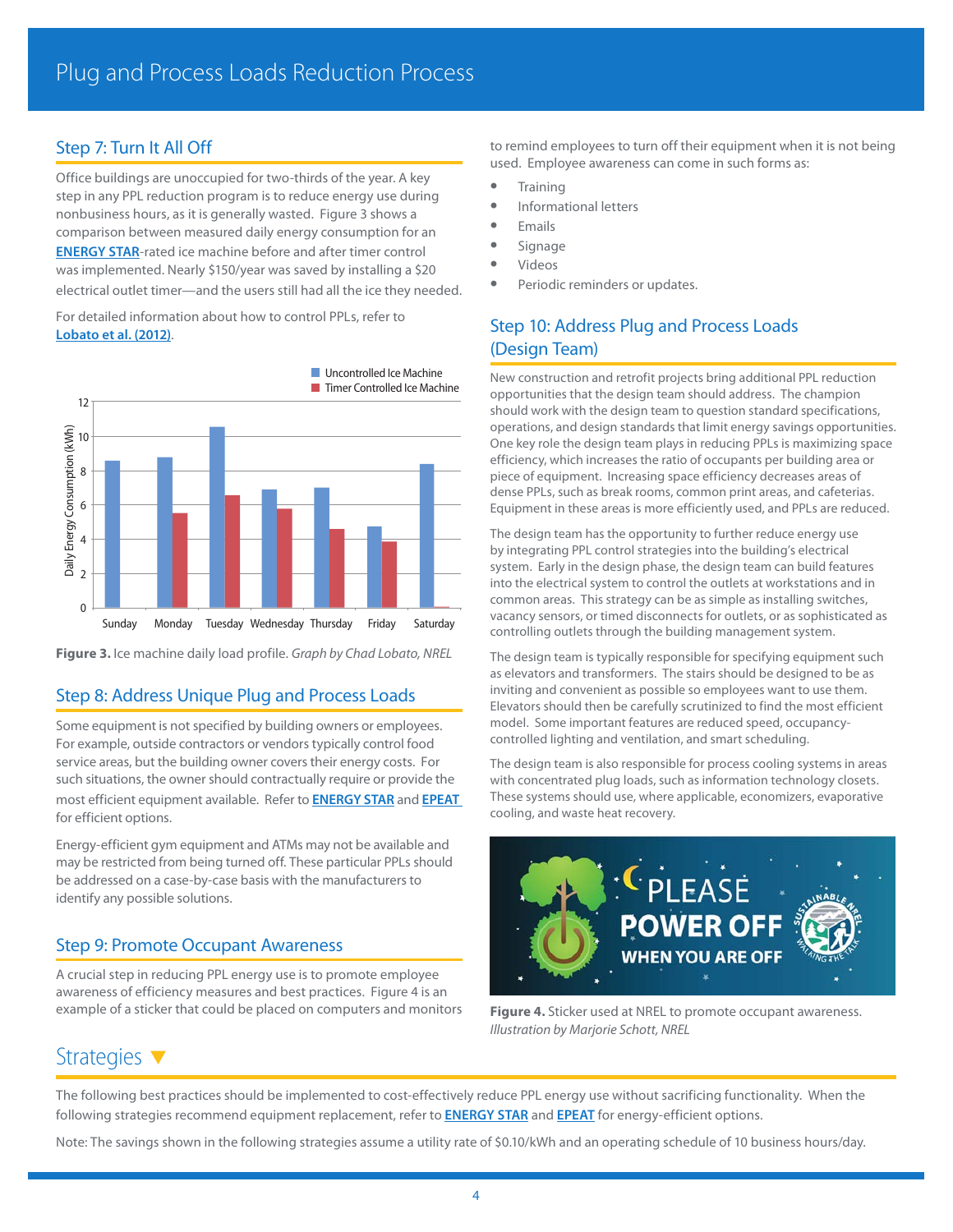## Break Rooms and Kitchens

#### **Refrigerators**

For refrigerators in break rooms and kitchens, implement the following:

- □ Remove underused refrigerators to save \$40-\$80/year/ refrigerator.
- $\Box$  Replace aging, inefficient refrigerators with the most efficient compliant refrigerators to save \$40/year/refrigerator.
- $\Box$  Consolidate multiple mini-refrigerators into a full-size refrigerator to save \$35/year/mini-refrigerator.
- $\Box$  Replace glass door refrigerators with similarly sized solid door refrigerators to save \$60/year/glass door refrigerator.

#### Small Kitchen Appliances

- $\Box$  Upgrade items such as coffee pots, toasters, and microwaves with units that have limited parasitic loads from light-emitting diode (LED) lights or displays to save \$1/year/item.
- $\Box$  Control these items with electrical outlet timers so they are powered down during nonbusiness hours to save \$3/year/item.

#### Vending Machines

Vending machines have an approximate energy cost of \$350/year/ refrigerated machine. Implement the following strategies to reduce vending machine energy consumption:

- $\Box$  Remove underused machines to save \$350/year/machine.
- $\Box$  Replace aging, inefficient vending machines with the most efficient equipment to save \$150/year/machine.
- $\Box$  Remove the display lighting to save \$65/year/machine.
- £ Implement a load-managing device (**[Deru et al. 2003](http://www.nrel.gov/docs/fy03osti/34008.pdf)**) to save \$95/year/machine.
- $\Box$  Set contractual requirements for vendors to use only delamped, energy-efficient vending machines that have a load-managing device preinstalled.

#### Drinking Fountains

- $\Box$  Disconnect or remove drinking fountain coolers and bottled water coolers.
- $\Box$  Replace aging drinking fountains and bottled water coolers with noncooled drinking fountains to save \$55/year/cooler.

## **Workstations**

Workstations represent a significant fraction of office building PPLs and overall building energy use. Figure 5 is an example of a low-energy workstation.

#### **Computers**

- Replace standard desktop computers with miniature desktop, laptop, or thin client computers to save as much as \$60/year/ computer.
- **D** Disable screensavers and enable computer power management settings to save as much as \$50/year/computer with use of the computer management features (**[ENERGY STAR 2011](http://www.energystar.gov/index.cfm?c=power_mgt.pr_power_mgt_low_carbon_join)**).
- $\Box$  Configure computers so users can manually trigger standby or sleep mode via:
	- $\Box$  The computer power button
	- $\Box$  The laptop docking station power button
	- $\Box$  Designated keyboard buttons
	- $\Box$  A standby icon on the computer desktop
	- $\Box$  Other external standby triggering devices.

#### **Monitors**

 $\Box$  Replace aging monitors with LED backlit liquid crystal display (LCD) monitors to save as much as \$13/year/monitor (**[Lobato et al. 2011](http://www.nrel.gov/docs/fy11osti/49002.pdf)**).

#### Task Lights

 $\Box$  Replace incandescent or fluorescent-tube task lighting with efficient compact fluorescent lamps (CFLs) or LED task lighting to save \$15/year/task light.

#### Phones

 $\Box$  Replace standard phones with low-power (2-W maximum) voice over Internet protocol (VoIP) phones to save \$10/year/phone.



**Figure 5.** Diagram of an example low-energy workstation. *Illustration by Matthew Luckwitz, NREL*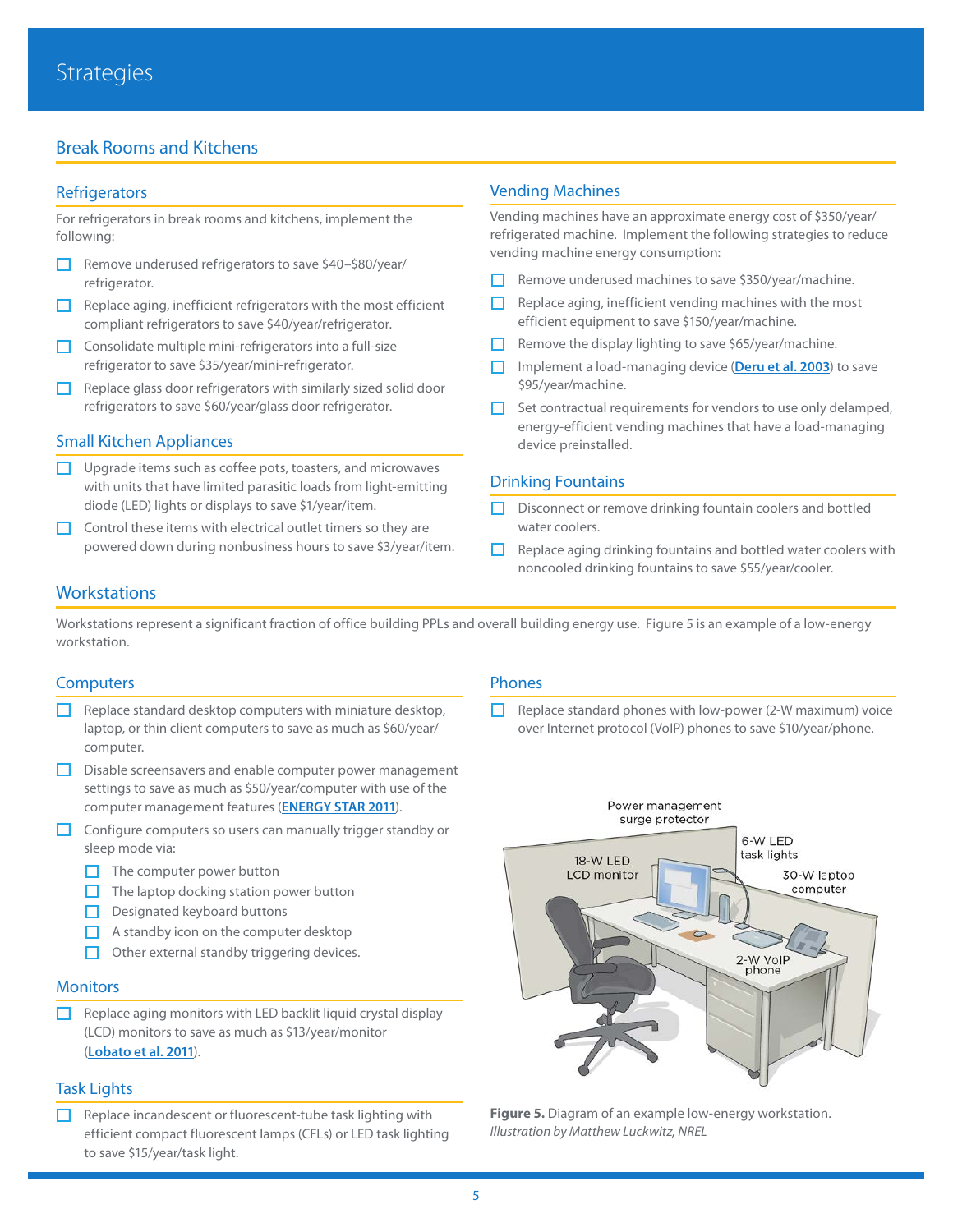## Printers, Copiers, Scanners, and Fax Machines

- $\Box$  Consolidate multiple personal devices into a single multifunction device to save \$8/year/personal device.
- $\Box$  Enable the power option settings on the multifunction devices to go into standby after 15 minutes of idle time.

#### Parasitic Loads

- $\Box$  Implement power management surge protectors at work stations to reduce or eliminate the parasitic loads of equipment during nonbusiness hours.
- £ For detailed information about how to control PPLs, refer to **[Lobato et al. \(2012\)](http://www.nrel.gov/docs/fy12osti/51708.pdf)**.

## Vertical Transport

#### **Elevators**

Elevator car lighting and ventilation are typically powered whether or not the car is occupied.

 $\Box$  Control elevator lighting and ventilation with occupancy sensors to save as much as \$100/year/elevator.

#### **Stairs**

Building occupants should be encouraged to use stairs to reduce energy use and improve health.

## Small-Scale Food Service Areas

As with the break rooms and kitchens, replacing aging, inefficient equipment with the most efficient **[ENERGY STAR](http://www.energystar.gov/index.cfm?c=products.pr_find_es_products)** equipment will save energy. Food service areas present unique challenges because they are often outfitted and operated by outside vendors. It is important to work with the vendor to supply energy-efficient PPLs that meet their needs.

#### **Refrigerators**

- £ Remove underused refrigerators to save\$40–\$80/year/ refrigerator.
- $\Box$  Replace aging, inefficient refrigerators with the most efficient compliant refrigerators to save \$40/year/refrigerator.
- $\Box$  Consolidate multiple mini-refrigerators into a full-size refrigerator for a savings of \$35/year/mini-refrigerator
- $\Box$  Replace glass-door refrigerators with similarly sized solid-door refrigerators to save \$60/year/glass-door refrigerator.
- $\Box$  Set contractual requirements for vendors to use only the most efficient commercial refrigerators.

#### Nonrated Equipment

For equipment that is not rated by ENERGY STAR, or similar organizations, those responsible for specification and procurement

#### in some cases continuously during nonbusiness hours.

**Escalators** 

 $\Box$  Control escalators so that they operate only during business hours or when needed to save as much as \$900/year/escalator.

Escalators generally operate continuously during business hours, and

should work directly with manufacturers to determine the most efficient option. Many manufacturers offer low-energy equipment options.

#### Small Kitchen Appliances

- Upgrade items such as coffee pots, toasters, and microwaves with units that have limited parasitic loads from status LED lights or displays to save \$1/year/item.
- $\Box$  Control these items with electrical outlet timers so they are powered down during nonbusiness hours to save \$3/year/item.
- $\Box$  Set contractual requirements for vendors to use only the most energy-efficient items.

#### Parasitic Loads

Food service equipment can have large parasitic loads during nonbusiness hours.

- $\Box$  Control equipment with electrical switches, or a similar method, to easily disconnect power to all nonessential equipment during nonbusiness hours.
- $\Box$  Set contractual requirements for vendors that will ensure that the equipment is disconnected and powered down during nonbusiness hours.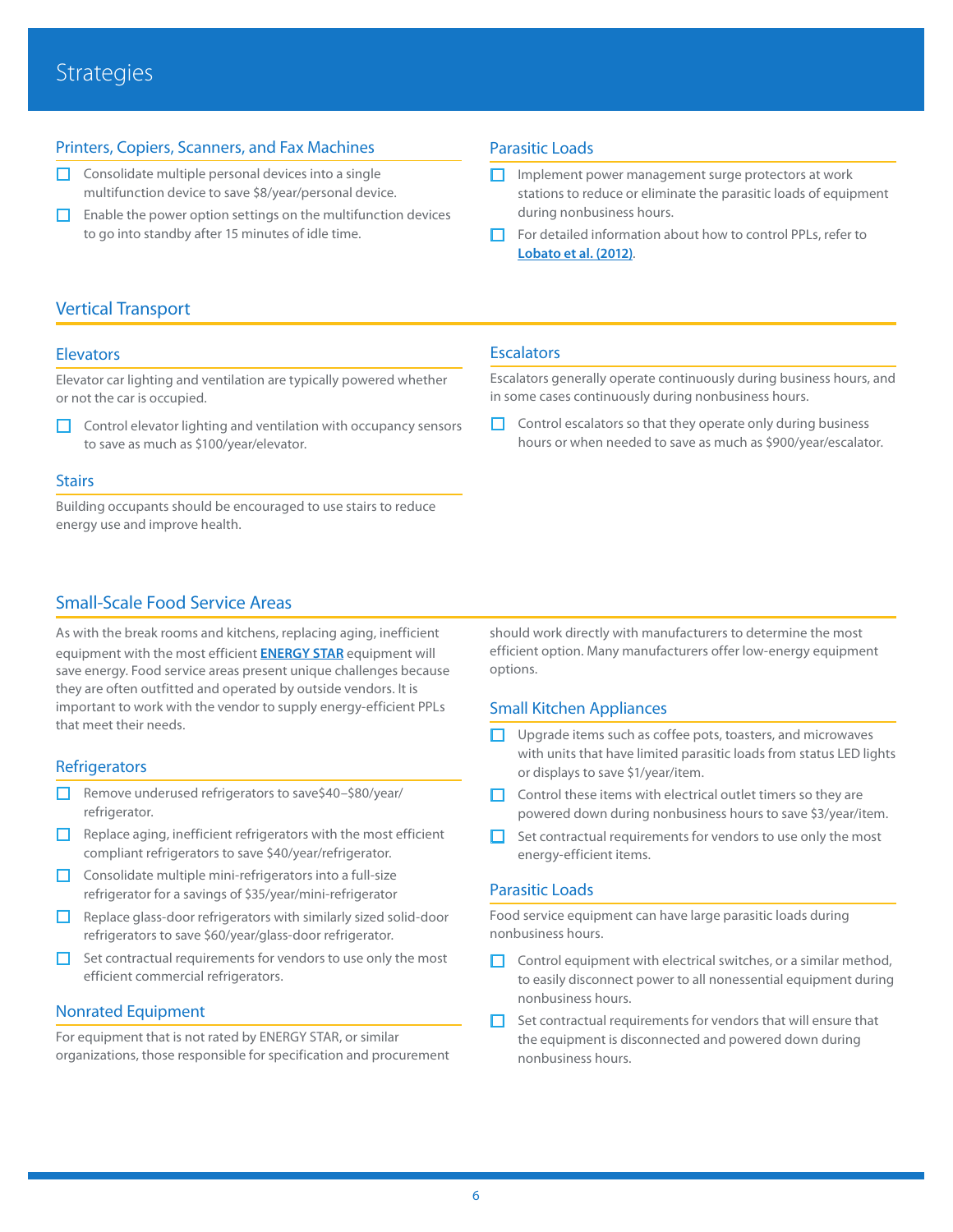## Conference Room Equipment

Conference rooms are subject to varying use schedules.

 $\Box$  Implement controls that disconnect or turn off equipment when the space is unoccupied. Electrical outlet timers can be used to power down equipment during nonbusiness hours. Occupancy

### Server Room Equipment

- $\Box$  Implement an uninterruptible power supply that has the following features:
	- At least 95% energy efficiency
	- $\Box$  Scalable design
	- Built-in redundancy
	- $\Box$  End user serviceable
	- $\Box$  Sufficient uptime until the backup generator starts
	- **E** Meets the efficiency guidelines of the **Server System [Infrastructure](https://ssiforum.org/)** initiative, which sets open industry specifications for server power supplies and electronic bays.
- $\Box$  Load the uninterruptible power supply so it operates at peak efficiency.

sensors can be used to disconnect power when the rooms are unoccupied during business hours.

- □ Outfit the space with energy-efficient equipment. LED backlit LCD televisions and energy-efficient projectors should be used for display purposes.
- $\Box$  Use energy-efficient power distribution units.
- $\Box$  Use blade servers with variable-speed fans and energy-efficient power supplies.
- $\Box$  Implement virtualization software.
- Implement a hot aisle/cold aisle configuration.
- $\Box$  Implement hot aisle containment.
- $\Box$  Depending on climate zone, implement economizers and evaporative cooling.
- Capture waste heat from the servers for use in other areas of the building.

NREL (2013) and **[Sheppy et al. \(2011\)](http://www.nrel.gov/docs/fy12osti/52785.pdf)** provide more details about energy reduction strategies in server rooms and data centers.

## Telecommunications Room Equipment

Typical telecommunications rooms provide continuous power to all Ethernet switches and ports.

 $\Box$  Power these switches and ports based on occupant needs.

#### Additional Strategies

For office buildings that have large file storage needs, motorized compact shelving units should be replaced with manual hand crank compact shelving units to save energy.

Management policies should be implemented to address PPLs. These policies should minimize or eliminate the use of personal electronic equipment (coffee makers, fans, heaters, mini-refrigerators, decorative lighting, etc.) at the workstations. The policies should establish a standardized list of the energy-efficient equipment to be used in the building. They should provide a process for addressing atypical circumstances that may warrant what would otherwise be excessive PPL energy use.

For items that have not yet been addressed, refer to Lobato et al. (2011b) for the process required to power down PPLs when not in use. Items such as lobby displays, ice machines, and exercise equipment can be effectively controlled by commercially available control devices. The devices should be configured so the equipment is powered only during business hours.

For new construction and extensive retrofits, it is good practice to aggregate plug loads onto dedicated electrical panels. With dedicated plug load panels, the circuits can be integrated with the building control system to turn off all plug loads during nonbusiness hours. These panels also allow for easy energy submetering, which can be used to develop a building PPL energy use display system that can provide feedback to the building occupants.

## Recommended Plug Load Energy Reduction Strategies for Office Buildings

Shown on the following page is a sample of the workbook available for **[download](http://www.nrel.gov/buildings/assets/docs/office_ppl_reduction_tool.xlsx)** in full as an Excel file. It will help you identify potential energy savings by reducing plug loads.

For each strategy listed, answer the question "Is your building doing this?" If your response is "No" for any strategy, fill out the adjacent

cells to the right to determine the total approximate savings that the given strategy could yield in your building. Strategies that are listed without savings numbers are highly variable depending on the office building being assessed.